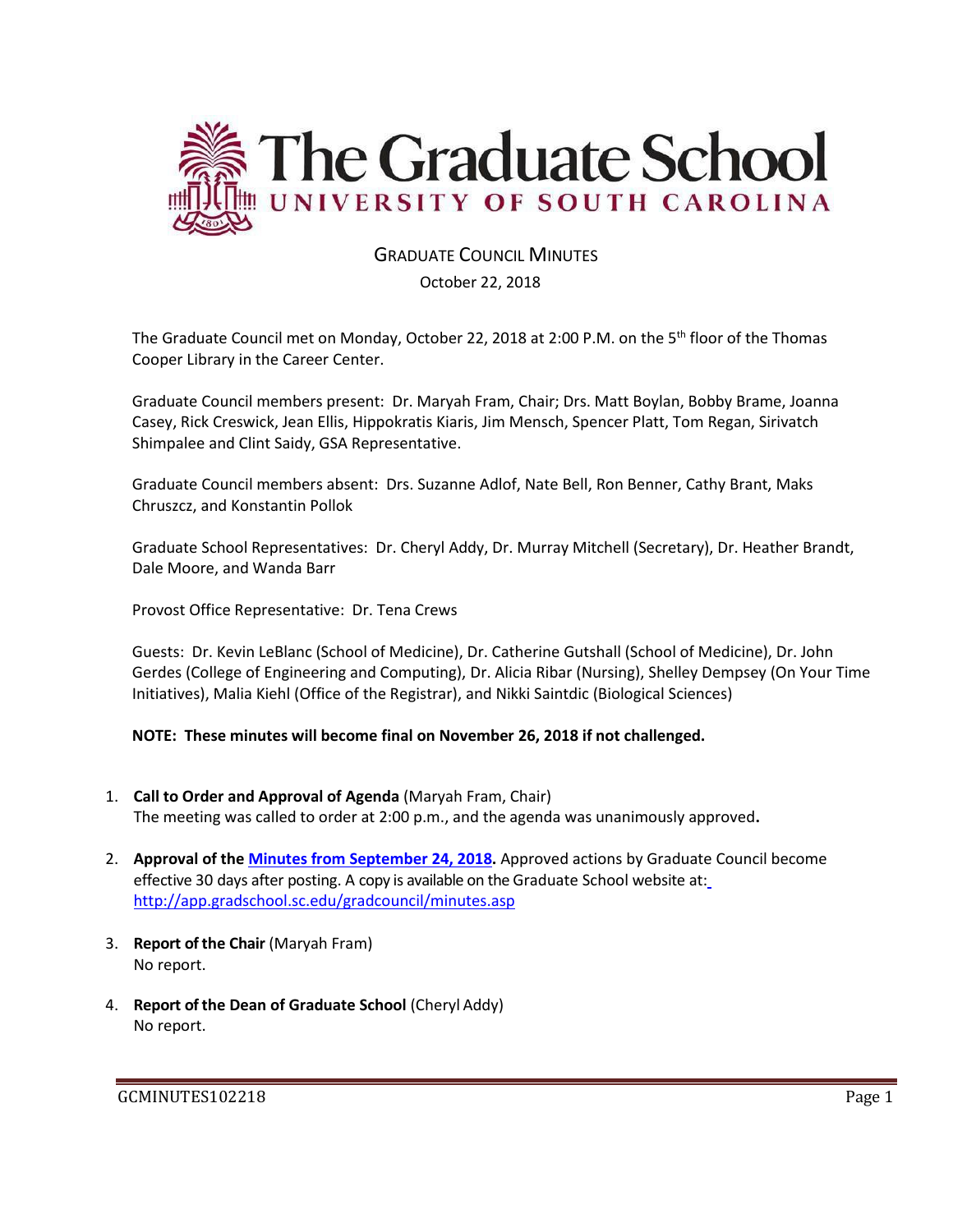## 5. **Report of the Secretary of the Graduate Council** (Murray Mitchell)

Dr. Mitchell offered thanks to the two Curriculum Committees for their contributions to a particularly large number of proposals for this month. Without their input, we could not move proposals through the process, from initial submission to delivery.

As a reminder to your faculty, the deadline for receipt of proposals is by end of business on the first of the month, or the first Monday, if the first falls on a weekend. And, by receipt, he meant receipt in the queue of proposals for the committee—not when the proponent hits "send." Proposals still must go through a process that usually includes:

- 1. The academic Unit Head
- 2. Distribute Learning (if appropriate)
- 3. The College/School Representative (Approved Program Liaison)
- 4. The Graduate Dean
- 5. Registrar for Banner Validation
- 6. Registrar for Degree Audit
- 7. Graduate Council Curriculum Committee

Discussion followed with an action item: Please post a suggested date for submissions to reach the committee by the deadline. Dean Addy suggested seeing a data-informed date, based on an analysis of typical time required for proposals to advance through the approval process.

There are two additional issues to offer for discussion and input, prior to items to follow on our agenda. An email announcement of these issues was sent earlier this afternoon that some of you might have had a chance to review and think about prior to this meeting.

## **Issue #1: Associate Graduate Faculty Membership:**

The following are facts about Associate members:

- 1. It is a 6-year, renewable term.
- 2. Can serve on Grad Council
- 3. Can Chair dissertations \*\*\*\*

## The concern:

There are several programs that have both PhD (and a dissertation) and professional doctorates (e.g., DNP, DPT, EdD) that have a project or something other than a dissertation.

## The Issue:

Should holders of that terminal degree (e.g., DNP, DPT, EdD—perhaps others I'm not thinking of), be eligible for Associate Membership, and serve as a dissertation advisor/major professor (not just a committee member) when they have not themselves earned a degree that required a dissertation?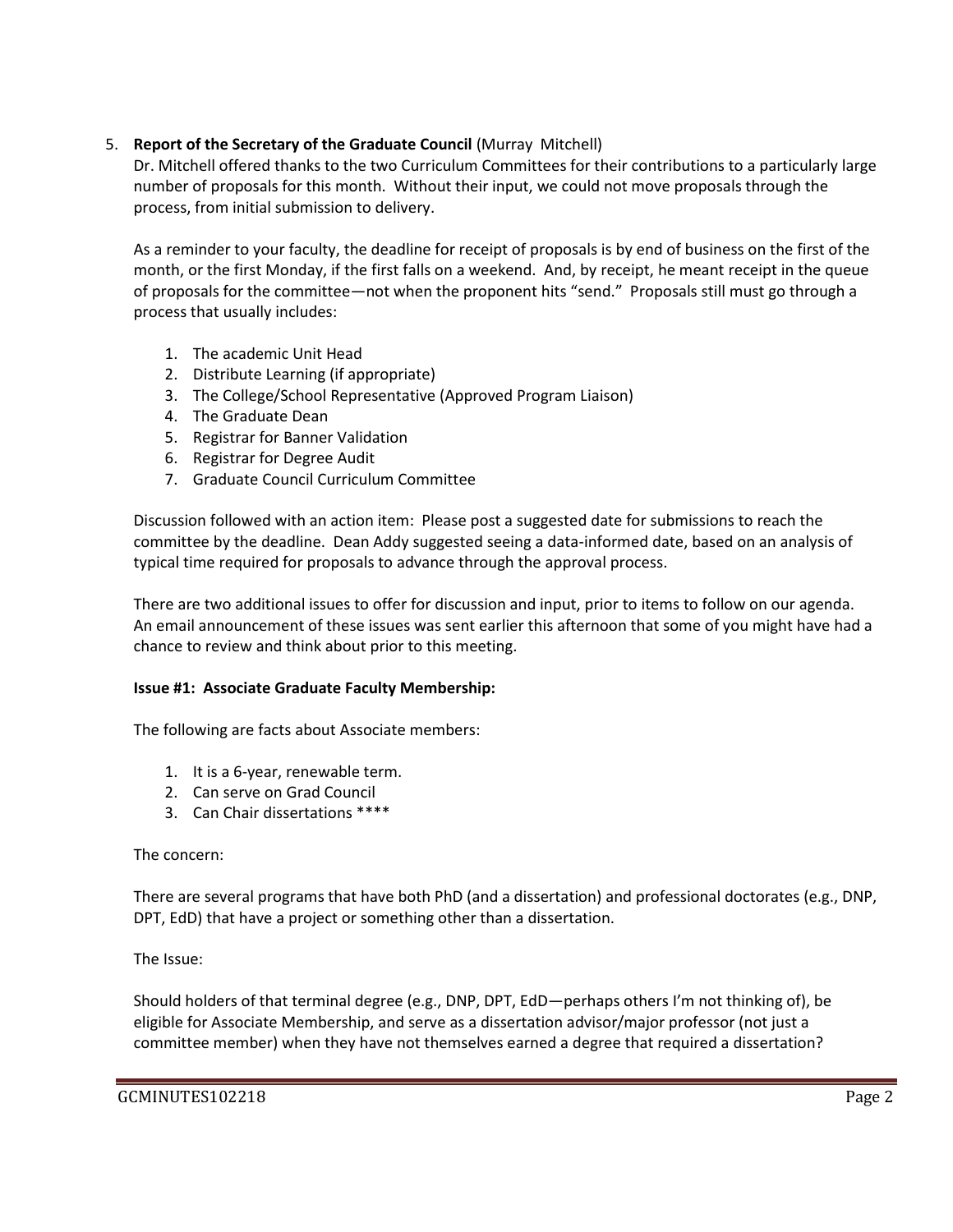Discussion followed with the resolution offered to allow the process to remain unchanged. Individual programs retain the authority to determine who is or is not appropriately qualified for various roles within their respective graduate programs. Hence, "Associate Graduate Faculty" does not automatically grant the right to supervise doctoral dissertations.

#### **Issue #2: Course Numbering:**

- Traditionally, we have reserved 899 for dissertation preparation and 799 for thesis preparation.
- There is presently no regulation that restricts the use of these numbers, for these purposes.
- For clarity across program design, delivery and monitoring, should there be a restriction on these numbers?

Discussion and action items: The Graduate Council supported retaining the course numbers 799 (thesis preparation) and 899 (dissertation preparation) as has traditionally been the case. "Friendly amendments" will be handled administratively for two proposals to be considered on the agenda today, without having to route the proposals back through the entire process. Also, consideration will be given to adding language to ACAF 2.03 to make this practice more formally a part of the academic regulations.

#### 6. **Report on Professional Development** (Heather Brandt)

Dr. Brandt shared that the Council of Graduate Schools project for which USC is an affiliate institution is underway. She thanked members of the Graduate Council for assisting her in obtaining alumni degree information. The survey was sent to almost 400 graduates from 2002-03, 2009-10, and 2014-15 from 28 degreed programs. They have already received a good response—much better than the administration from last fall. The survey is open until November 12, and they will continue to send out reminders. They will be holding a stakeholders meeting before the end of the semester to provide updates, revisit what they found last fall from the alumni survey, share the student survey results from the spring and talk about going forward how and if they want to continue to collect this information on PhD Career Pathways.

The Graduate Professional Development programming has six events left through the end of this semester. She will be sending out a reminder this week to graduate students. The remaining programming events include the very popular "Shut Up and Write!" series with the Writing Center and our "Writing Your Teaching Philosophy".

She previously shared the guidelines for communication through the Graduate School's communications channels such as the website, listserv, social media, etc. These guidelines will be posted on the website.

#### 7. **Report of the Graduate Student Association Representative** (Clint Saidy)

Mr. Saidy reported that the President, Jennifer Mandelbaum, had to step down temporarily due to the loss of her father. Vice President, Anna Cofie, has stepped up to lead in her absence. Hopefully, Ms. Mandelbaum will be able to return in November or December.

GSA is trying to come up with some statistics regarding GA Stipends. Since the Graduate School has no statistics of how GA stipend amounts vary by departments, they are working on a survey to come up with a comparison on how much graduate assistants are paid by departments/colleges.

In addition, GSA has questions regarding whether a policy exists that requires graduate assistants to report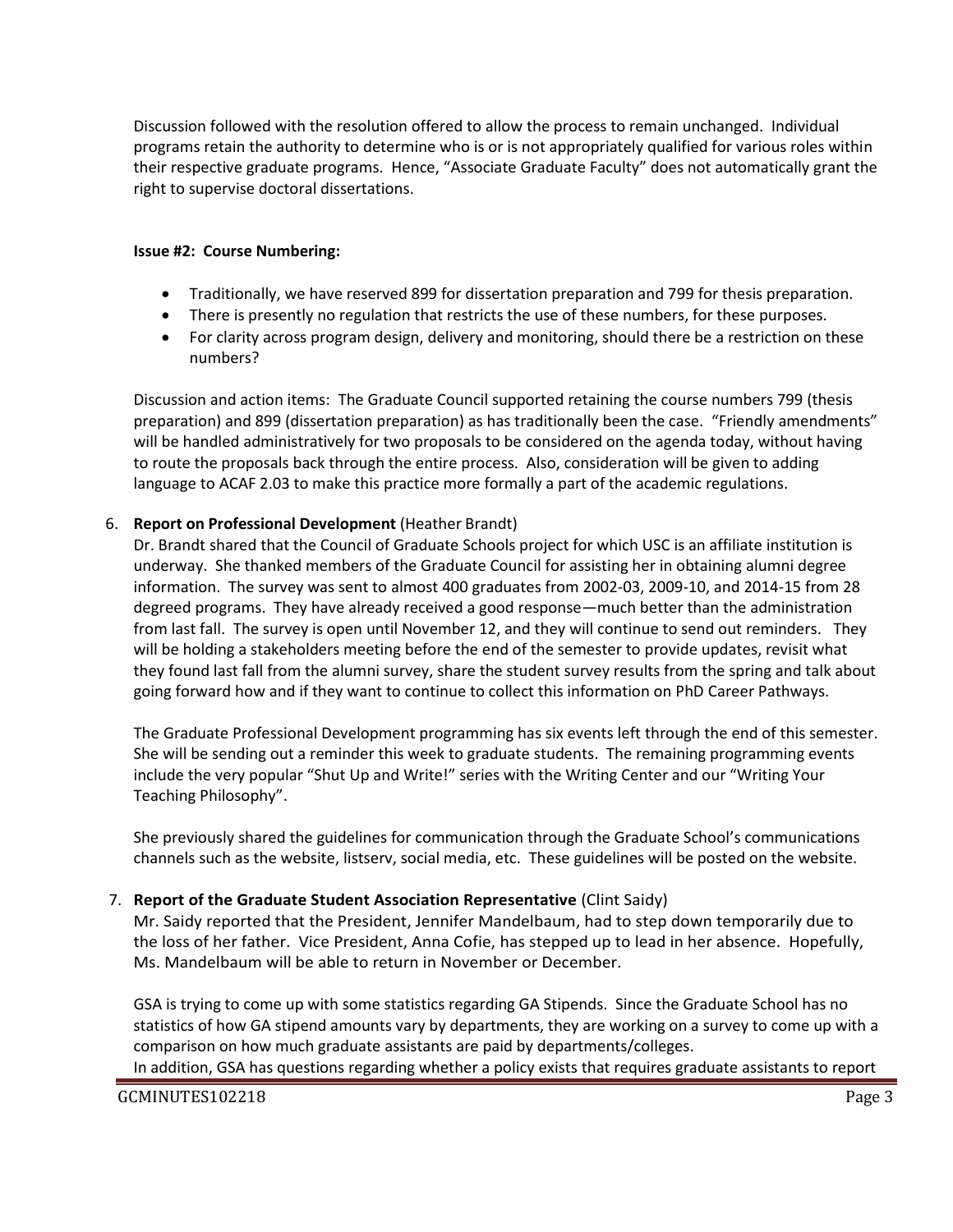to work during official school breaks. If this is the standard, can this policy be challenged if an advisor tries to force a graduate assistant to report to work.

On Thursday, November 1, they are planning a Town Hall for graduate students only; so, they can speak freely regarding any concerns that they may have. The time for this meeting is 5:30 p.m. to 7:30 p.m.

- 8. **Report of the Academic Policy and Practices Committee** (Tom Regan) No report**.**
- 9. **Report of the 500/600 Level Courses, Distributed Learning and Special Topics Courses** (Murray Mitchell)

This report is presented to Council for informational purposes only; no action is necessary.

#### **500/600 Level Courses**

**ANTH 515** (3) Tradition and Transformations in Islamic Cultures (Course Change Proposal: Fall 2019) **ANTH 518** (3) Visual Cultures (Course Change Proposal: Fall 2019) **ANTH 551** (3) Medical Anthropology: Fieldwork (Course Change Proposal: Fall 2019) **ANTH 552** (3) Medical Anthropology (Course Change Proposal: Fall 2019) **BIOL 535** (3) Fishery Management (Course Change Proposal: Fall 2019) **BIOL 536** (4) Ichthyology (Course Change Proposal: Fall 2019) **ELCT 533** (3) System Health Management (New Course Proposal: Fall 2018) **EMCH 550** (3) Introduction to Nuclear Safeguards (New Course Proposal: Fall 2018) **ENGL 650** (1-3) Special Topics in Literature (Course Change Proposal: Fall 2019) **ENGL 690** (3) Special Topics in Composition (Course Change Proposal: Fall 2019) **ITEC 545** (3) Telecommunications (Course Change Proposal: Fall 2019) **ITEC 560** (3) Analysis and Applications of Project Management Software (Course Change Proposal: Fall 2019) **ITEC 562** (3) Advanced Web Support Systems (Course Change Proposal: Fall 2019) **ITEC 584** (3) Hospitality and Tourism Technology (Delete Course; Fall 2019) **ITEC 586** (3) eCommerce Technology in Hospitality (Terminate Course: Fall 2019) **MART 592** (3) Special Topics in Film and Media Histories (Course Change Proposal: Fall 2019) **SOCY 500** (3) Social Networks (Course Change Proposal: Fall 2019) **SOCY 502** (3) Political Sociology (Course Change Proposal: Fall 2019) **SOCY 503** (3) Family and Social Stratification (Course Change Proposal: Fall 2019) **SOCY 504** (3) Social Stratification (Course Change Proposal: Fall 2019) **SOCY 505** (3) Social Structures in Communities (Course Change Proposal: Fall 2019) **SOCY 506** (3) Social Organizations (Course Change Proposal: Fall 2019) **SOCY 509** (3) Advanced Social Structures (Course Change Proposal: Fall 2019) **SOCY 512** (3) Internal and International Migration (Course Change Proposal: Fall 2019) **SOCY 514** (3) Urbanization (Course Change Proposal: Fall 2019) **SOCY 521** (3) Small Group Analysis (Course Change Proposal: Fall 2019) **SOCY 522** (3) Power and Authority Structures in Groups (Course Change Proposal: Fall 2019) **SOCY 523** (3) Social Processes of Deviance Control (Course Change Proposal: Fall 2019)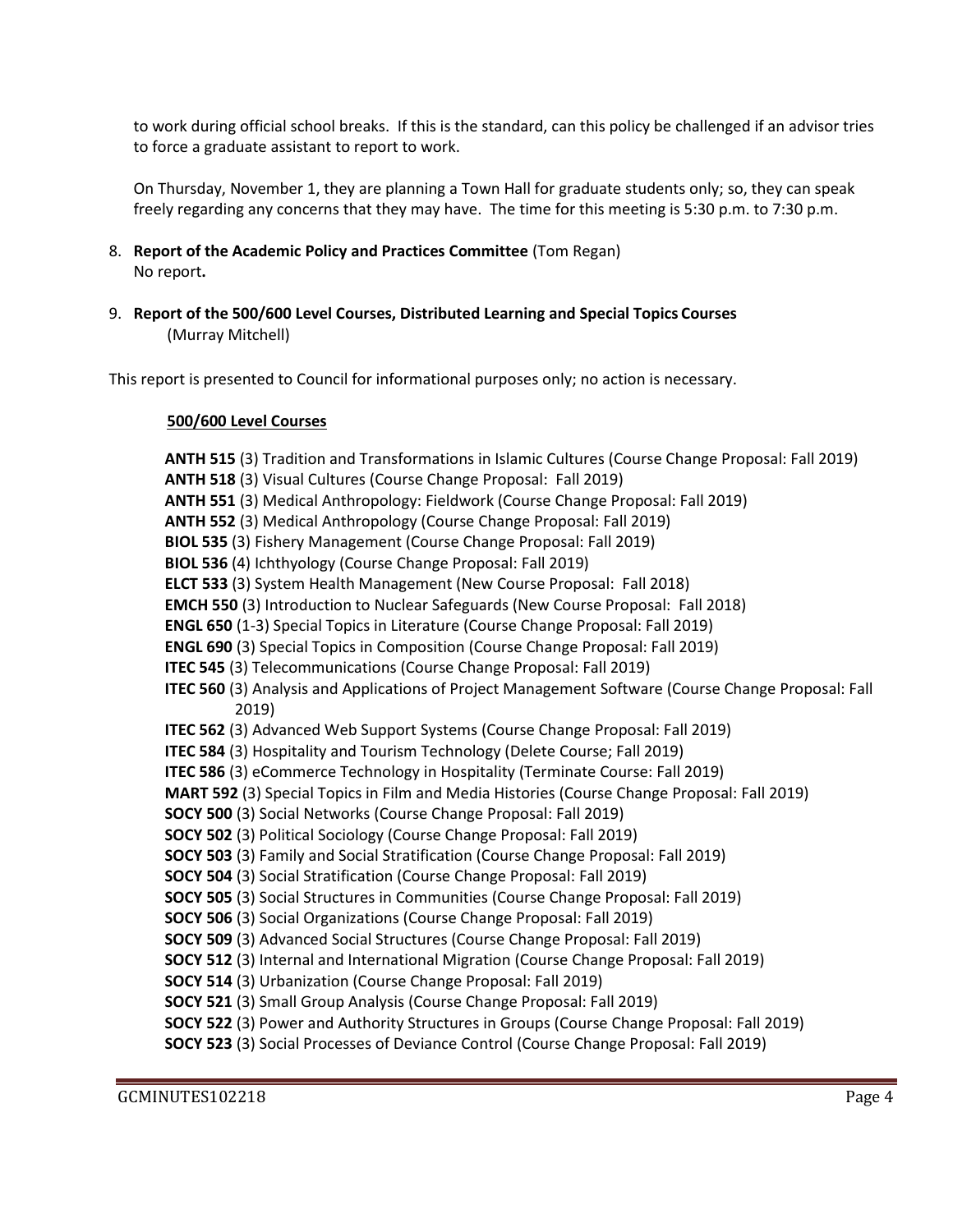**SOCY 524** (3) Interpersonal Behavior in Families (Course Change Proposal: Fall 2019) **SOCY 525** (3) Selves and Social Transaction (Course Change Proposal: Fall 2019) **SOCY 540** (3) Sociology of Law (Course Change Proposal: Fall 2019) **SOCY 550** (3) Sociology of Science (Course Change Proposal: Fall 2019) **SOCY 557** (3) Sociology of Education and Inequality (Course Change Proposal: Fall 2019) **SOCY 560** (3) Advanced Sociological Theory (Course Change Proposal: Fall 2019) **SOWK 674** (3) Child Welfare Policies and Practice I (Terminate Course: Fall 2019) **SOWK 675** (3) Child Welfare Policies and Practice II (Terminate Course: Fall 2019) **EDSE 585** (1) Secondary Internship Seminar I (New Course Proposal: Fall 2019) **EDSE 586** (2) Secondary Internship Seminar II (New Course Proposal: Fall 2019)

#### **Distributed Learning Proposals**

**ITEC 590** (3) Data Analysis in Healthcare (Spring 2019)

## **Special Topics Courses**

**BMEN 589** (3) Cardiovascular System: From Development to Disease (Spring 2019) **CSCE 590** (3) Strategic Management of Information Systems (Spring 2019) **EXSC 755** (3) Genetics in Health Sciences (Spring 2019) **ITEC 590** (3) Data Analysis in Healthcare (Spring 2019) **ITEC 590** (3) Linus Programming and Administration (Spring 2019) **SLIS 797** (3) Advanced Seminar in Archival Representation (Spring 2019)

## 10. **Associate Graduate Faculty Nominations** (Murray Mitchell)

| Name:    | Nicole Cavanagh (PhD) |
|----------|-----------------------|
| Program: | Social Work           |
| Term:    | Fall 2018 - Fall 2024 |
|          |                       |

| Name:    | <b>Melissa Reitmeier (PhD)</b> |
|----------|--------------------------------|
| Program: | Social Work                    |
| Term:    | Fall 2018 - Fall 2024          |

Name: **Toriah J. Caldwell** (DNP) Program: Nursing

Term: Fall 2018 – Fall 2024

| Deanna Cox (DNP)      |
|-----------------------|
| <b>Nursing</b>        |
| Fall 2018 - Fall 2024 |
|                       |

| Name:    | Leigh B. Pate (DNP)   |
|----------|-----------------------|
| Program: | <b>Nursing</b>        |
| Term:    | Fall 2018 - Fall 2024 |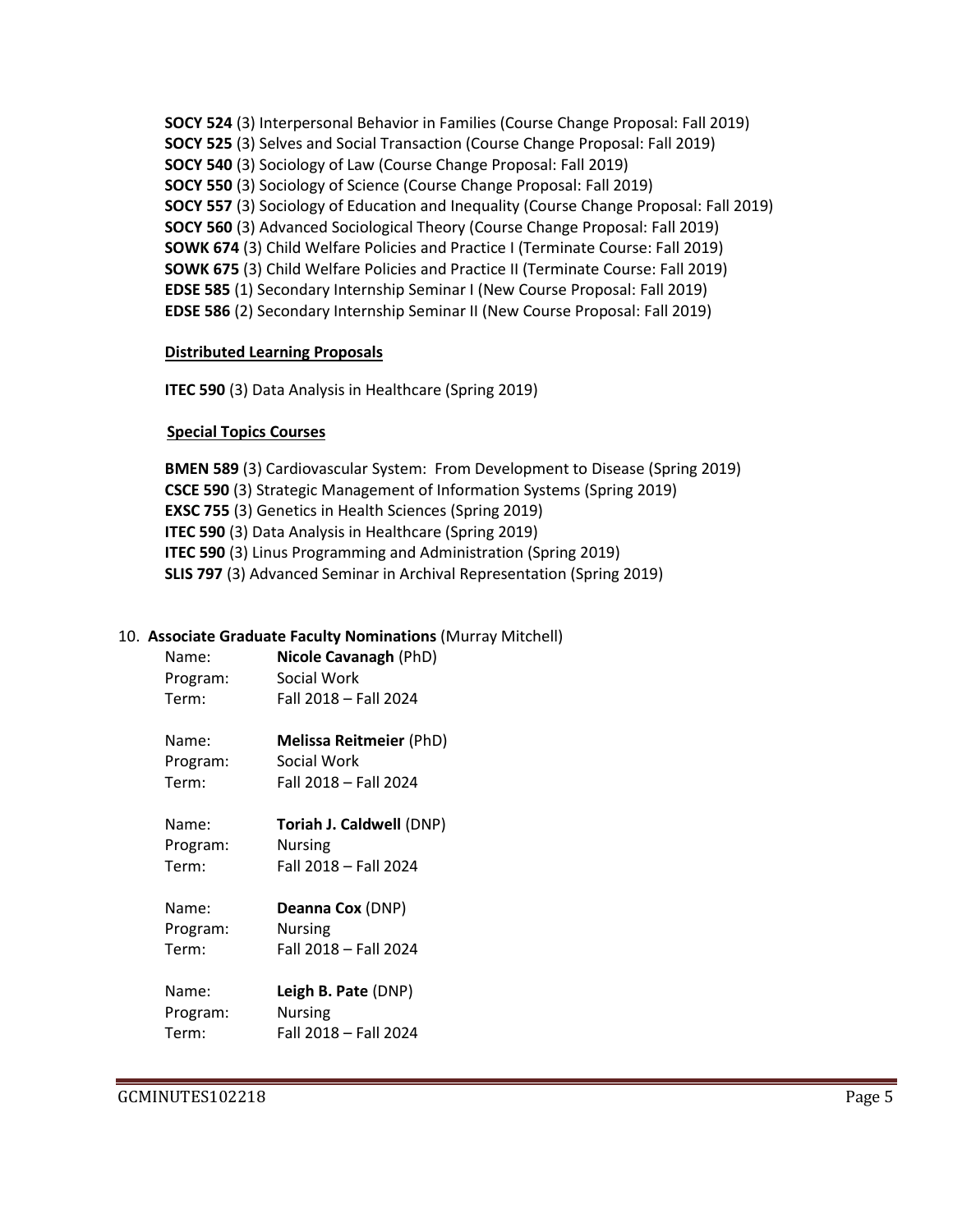| Name:    | Keith Plowden (PhD)    |
|----------|------------------------|
| Program: | <b>Nursing</b>         |
| Term:    | Fall 2018 - Fall 2024  |
| Name:    | Ann D. Scott (DNP)     |
| Program: | Nursing                |
| Term:    | Fall 2018 - Fall 2024  |
| Name:    | Danielle Simmons (DNP) |
| Program: | <b>Nursing</b>         |
| Term:    | Fall 2018 - Fall 2024  |

*These nominations were unanimously approved by Graduate Council.* 

11. **Fellowships and Scholarships Committee** (Jean Ellis) No report.

## 12. **Report of Science, Math, and Related Professional Programs Committee** (Rick Creswick)

Below is a list of proposals reviewed by the Committee. Each curricular action can be viewed at this Public Agenda review site:

<https://www.sc.edu/programproposal/agenda/?id=54&code=GCO>

At this Public Agenda link, the individual proposals are not live-linked, but agenda items are listed in alphabetical order. To view the full proposals, GC members and Committee Chairs still need to go to the Committee Review site, and filter for "Committees", then for the "Committee" called "Added to Grad Council agenda."

- **ASNR 700** (2) Introduction to Nurse Anesthesia Practice, Medicine, NCP: Spring 2019
- **ASNR 750** (3) Health Policy, Ethics, and Legal Concepts for the DNP Nurse Anesthetist, Medicine, NCP: Spring 2019
- **ASNR 760** (2) Clinical Topics in Nurse Anesthesia Practice I, Medicine, NCP: Spring 2019
- **ASNR 761** (4) Basic Anesthesia Principles I, Medicine, NCP: Spring 2019
- **ASNR 762** (4) Basic Anesthesia Principles II, Medicine, NCP: Spring 2019
- **ASNR 763** (4) Advanced Principles in Nurse Anesthesia Practice, Medicine, NCP: Spring 2019
- **ASNR 771** (1) Introduction to Nurse Anesthesia Practicum, Medicine, NCP: Spring 2019
- **ASNR 772** (2) Seminar in Nurse Anesthesia I, Medicine, NCP: Spring 2019
- **ASNR 773** (2) Clinical Practicum I, Medicine, NCP: Spring 2019
- **ASNR 775** (6) Clinical Practicum II, Medicine, NCP: Spring 2019
- **ASNR 777** (6) Clinical Practicum III, Medicine, NCP: Spring 2019
- **ASNR 779** (6) Clinical Practicum IV, Medicine, NCP: Spring 2019
- **ASNR 781** (6) Clinical Practicum V, Medicine, NCP: Spring 2019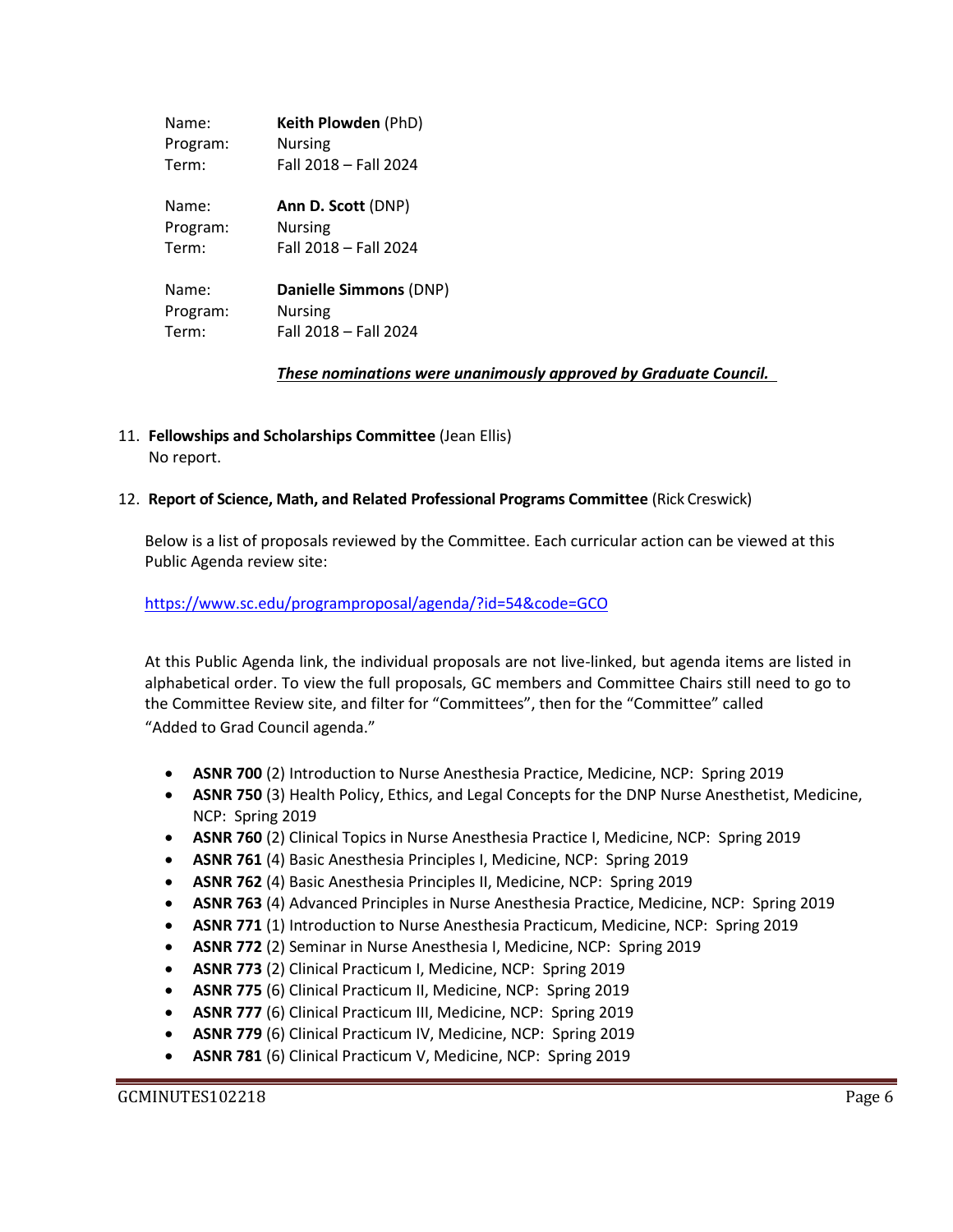- **ASNR 795** (3) Application of Physical and Chemical Concepts in Nurse Anesthesia Practice, Medicine, NCP: Spring 2019
- **ASNR 797** (3) Professional Role of the DNP Nurse Anesthetist I, Medicine, NCP: Spring 2019
- **ASNR 798** (3) Application of Biomedical Concepts in Nurse Anesthesia Practice, Medicine, NCP: Spring 2019
- **ASNR 800** (2) Integration of Concepts Across Nurse Anesthesia Practice, Medicine, NCP: Spring 2019
- **ASNR 801** (1) Specialty Focus Simulation I, Medicine, NCP: Spring 2019
- **ASNR 802** (1) Specialty Focus Simulation II, Medicine, NCP: Spring 2019
- **ASNR 860** (2) Clinical Topics in Nurse Anesthesia Practice II, Medicine, NCP: Spring 2019
- **ASNR 872** (2) Seminar in Nurse Anesthesia II, Medicine, NCP: Spring 2019
- **ASNR 896** (3) Professional Role of the DNP Nurse Anesthetist II, Medicine, NCP: Spring 2019
- **ASNR 897** (2) DNP Project I, Medicine, NCP: Spring 2019
- **ASNR 898** (1 -2) DNP Project II, Medicine, NCP: Spring 2019
- **BIOS 711** (1) Introduction to R Programming, Public Health, NCP: Spring 2019
- **BIOS 712** (1) Introduction to Stata Software, Public Health, NCP: Spring 2019
- **BIOS 714** (1) Introduction to MS Access for Public Health, Public Health, NCP: Spring 2019
- **BIOS 719** (1) Advanced SAS Methods for Public Health, Public Health, NCP: Spring 2019
- **CPHR Major / Degree Program,** Pharmaceutical Science, Pharmacy, Change to Existing Program: Fall 2019
- **ENHS Major / Degree Program**, MPH in Environmental Health Sciences, Public Health, Change to Existing Program: Fall 2019
- **ENHS 750** (2) MPH Capstone Course, Public Health, NCP: Spring 2019
- **EPBO Major / Degree Program**, MPH in Epidemiology, Public Health, Change to Existing Program: Fall 2019
- **EPBO Major / Degree Program**, MSPH in Epidemiology, Public Health, Change to Existing Program: Fall 2019
- **EPID 741** (3) Intermediate Epidemiologic Methods, Public Health, CCP: Fall 2019
- **EPID 844** (3) Advanced Cardiovascular Disease Epidemiology: Evidence Synthesis and Evaluation, Public Health, NCP: Spring 2019
- **EPID 847** (3) Advanced Environmental Factors and Human Health, Public Health, NCP: Spring 2019
- **EXSC Major / Degree Program,** Physical Activity and Public Health, MPH, Public Health, Change to Existing Program: Fall 2019
- **EXSC 732** (3) Measurement of Body Composition and Associated Health Behaviors, Public Health, NCP: Spring 2019
- **EXSC 796** (2) MPH Capstone Course, Public Health, NCP: Spring 2019
- **EXSC 797** (1-5) Public Health Practice, Public Health, NCP: Spring 2019
- **GEOG 805** (3) Directed Individual Studies in Geographic Information Processing, Arts and Sciences, CCP: Fall 2019
- **HSPM Major / Degree Program**, MPH in HSPM, Public Health, Change to Existing Program**:** Fall 2019
- **HSPM 727** (3) Advancing Public Health Policy, Public Health, NCP: Spring 2019
- **HSPM 788** (3) Public Health Practice Experience, Public Health, NCP: Spring 2019
- **HSPM 796** (2) Health Services Policy and Management MPH Capstone Course, Public Health, NCP: Spring 2019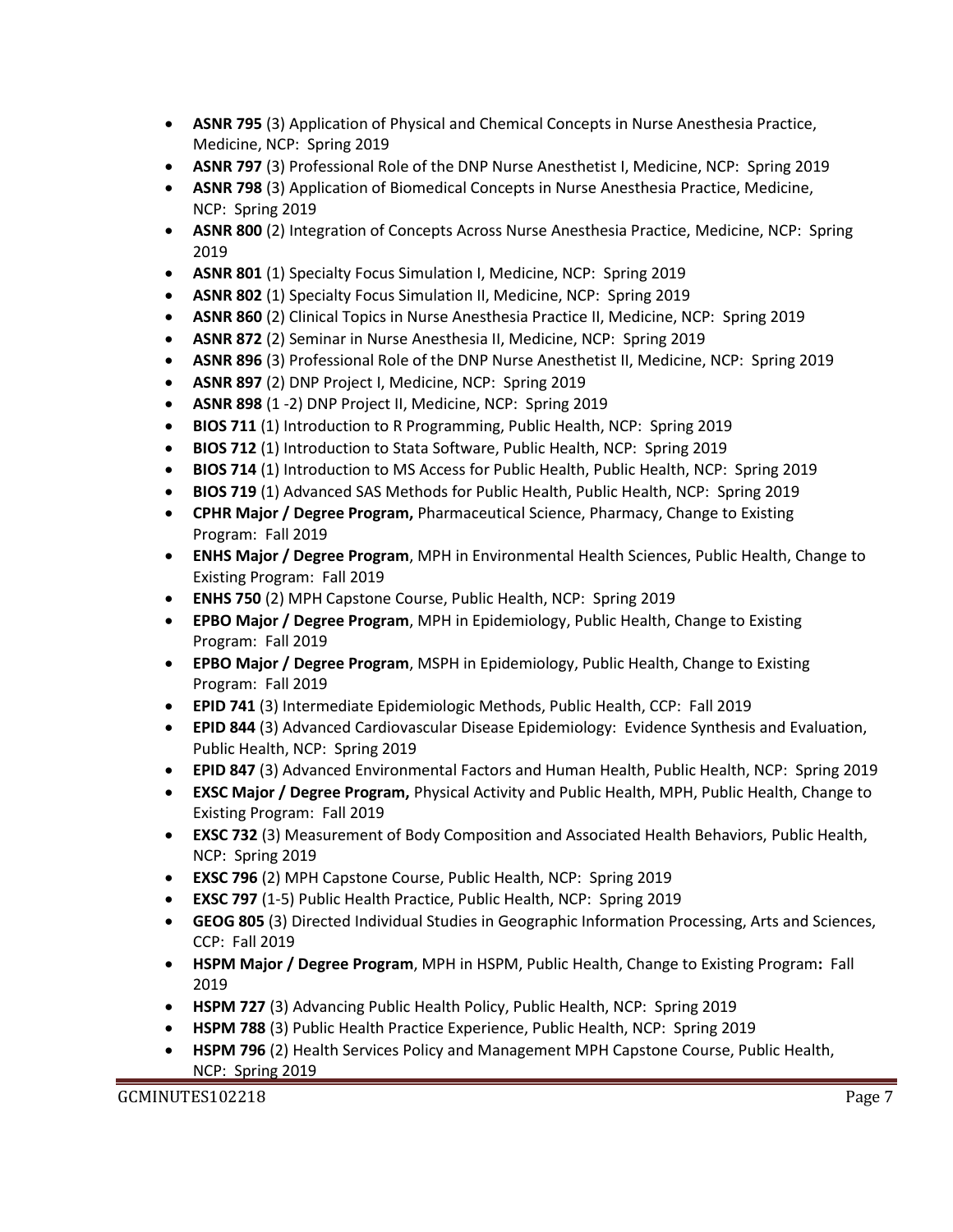- **NURS Major / Degree Program,** Adult Gerontology-Acute Care Nurse Practitioner, MSN, Nursing, Change to Existing Program: Fall 2019
- **NURS Major / Degree Program,** Nursing Administration, MSN, Nursing, Change to Existing Program: Fall 2019
- **NURS Major / Degree Program**, Family Nurse Practitioner, MSN, Nursing, Change to Existing Program: Fall 2019
- **NURS Major / Degree Program,** Nursing Informatics, MSN**,** Nursing, Change to Existing Program: Fall 2019
- **NURS Major / Degree Program,** Nursing Administration, Certificate**,** Nursing, Change to Existing Program: Fall 2019
- **NURS Major / Degree Program,** Psychiatric Mental Health Nurse Practitioner, MSN**,** Nursing, Change to Existing Program: Fall 2019
- **NURS 756** (2) Advanced Primary Care of Children for the FNP**,** Nursing, NCP: Spring 2019
- **NURS 757** (2) Advanced Primary Care of Women for the FNP, Nursing, NCP: Spring 2019
- **NURS 758** (6) Acute Problems in Primary Care for the FNP**,** Nursing, NCP: Spring 2019
- **NURS 759** (6) Management of Common Chronic Health Problems for the FNP**,** Nursing, NCP: Spring 2019
- **NURS 760** (2) Family Nurse Practitioner Legal, Ethical, and Role Transition**,** Nursing, NCP: Spring 2019
- **NURS 760A** (2) Family Nurse Practitioner Role Practicum**,** Nursing, NCP: Spring 2019
- **NURS 761** (3) Neuroscientific Basis of Behavior and Psychopharmacological Treatment, Nursing, NCP: Fall 2020
- **NURS 763** (6) Advanced Psychiatric Nurse Practicum I: Management of Psychiatric/Mental Health Conditions**,** Nursing, NCP: Spring 2019
- **NURS 764** (6) Advanced Psychiatric Nurse Practicum II: Management of Complex Psychiatric/Mental Health Conditions**,** Nursing, NCP: Spring 2019
- **NURS 768** (2) Psychiatric Mental Health Nurse Practitioner: Legal, Ethical, and Role Transition**,**  Nursing, NCP: Spring 2019
- **NURS 768A** (2) Advanced Psychiatric Nurse Practicum III: Role Development, Nursing, NCP: Spring 2019
- **NURS 772** (3) Introduction of Acute Care Adult and Gerontological Health Problems, Nursing, NCP: Spring 2019
- **NURS 773** (6) Principles of Acute Care Adult and Gerontological Health Problems I, Nursing, NCP: Spring 2019
- **NURS 774** (6) Principles of Acute Care Adult and Gerontological Complex Health Problems II, Nursing, NCP: Spring 2019
- **NURS 778** (2) Advanced Practice Role: Adult Gerontology Acute Care NP (AGACNP)**,** Nursing, NCP: Spring 2019
- **NURS 778A** (2) Practicum of Advanced Practice Role: Adult Gerontology Acute Care NP (AGACNP)**,**  Nursing, NCP: Spring 2019
- **NURS 780** (3) Organizational Theories and Systems in Healthcare, Nursing, NCP: Spring 2019
- **PHNR Major / Degree Program,** Graduate Program in Nurse Anesthesia, Medicine, Change to Existing Program: Fall 2019
- **PHPH 773** (1) Health Assessment in Anesthesia, Medicine, CCP: Fall 2019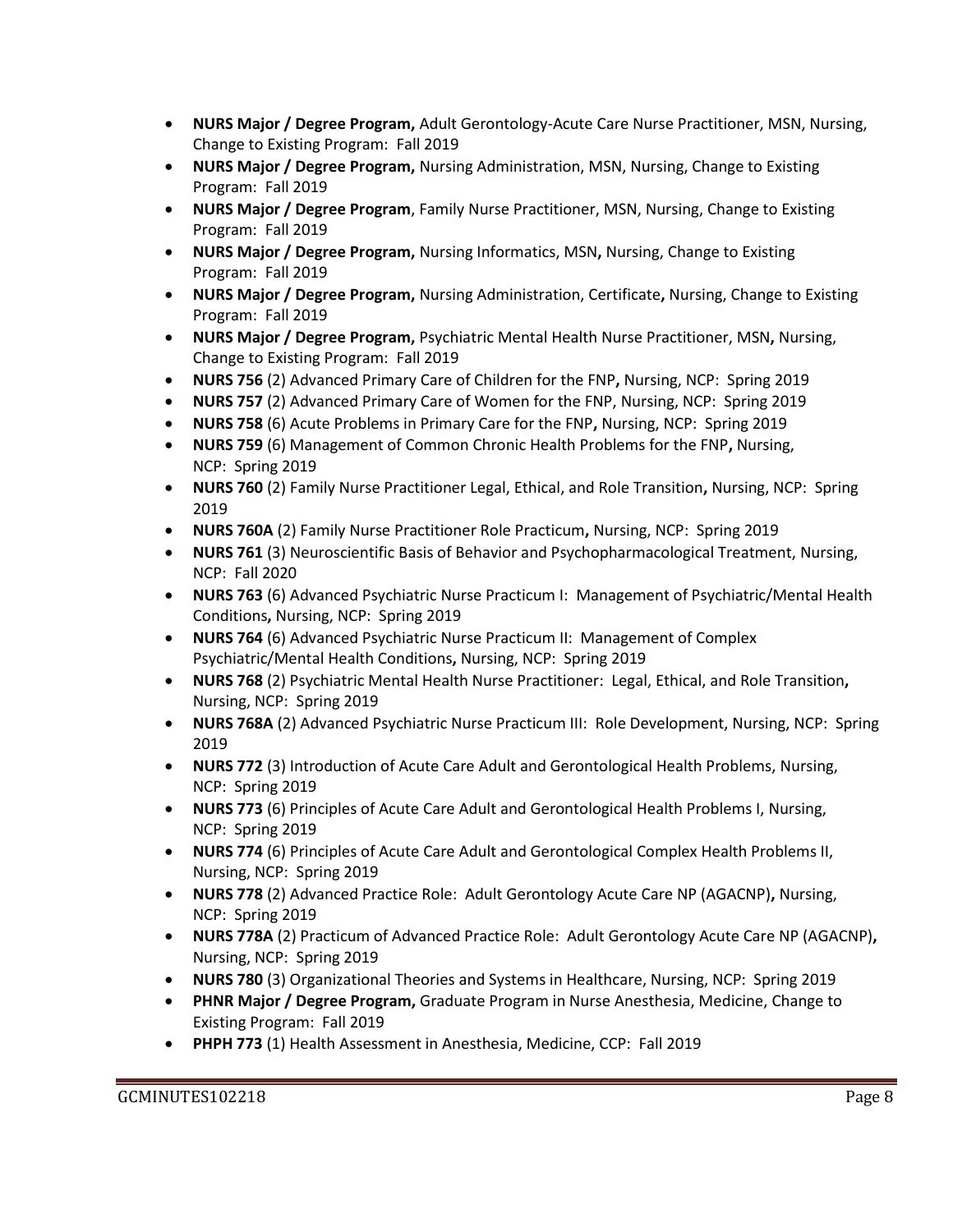• **ZZMD Major / Degree Program,** Doctorate of Nursing Practice, Medicine, New Program: Summer 2020

# *These proposals were unanimously approved by Graduate Council.*

13. **R**epor**t of the Humanities, Social Sciences, Education, and Related Professional Programs Committee**  (Murray Mitchell for Cathy Brant)

Below is a list of proposals reviewed by the Committee. Each curricular action can be viewed at this Public Agenda review site:

<https://www.sc.edu/programproposal/agenda/?id=54&code=GCO>

At this Public Agenda link, the individual proposals are not live-linked, but agenda items are listed in alphabetical order. To view the full proposals, GC members and Committee Chairs still need to go to the Committee Review site, and filter for "Committees", then for the "Committee" called "Added to Grad Council agenda."

- **ANTH 756** (3) Analysis of Conversation, Arts and Sciences, CCP: Fall 2019
- **EDST Concentration**, Clinical Mental Health Counseling, Education, Change to Existing Program: Fall 2019
- **HRTM 730** (3) Hospitality Systems and Policy, HRSM, CCP: Fall 2019
- **HRTM 740** (3) Service Management in Hospitality, HRSM, CCP: Fall 2019
- **HRTM 750** (3) Hospitality Marketing Strategy, HRSM, CCP: Fall 2019
- **INTE Major / Degree Program**, M.A.T. in Elementary Education, Education, Change to Existing Program: Fall 2019
- **RETL 748** (3) Advanced Retail Space Management, HRSM, NCP: Fall 2019
- **RETL 749** (3) Retail Category Management, HRSM, CCP: Fall 2019
- **SOWK Major / Degree Program**, MSW Social Work, Social Work, Change to Existing Program: Fall 2019
- **SOWK Dual Degree Program**, Social Work / Health Service Policy and Management, MSW / MPH, Social Work, Change to Existing Program: Fall 2019
- **SOWK Major / Degree Program,** MSW Social Work, Social Work, Change to Existing Program: Fall 2019
- **SOWK 728** (3) Social Work Case Management, Social Work, CCP: Fall 2019
- **SOWK 740** (3) International Social Work and Social Justice, Social Work, CCP: Fall 2019
- **SOWK 742** (3) Social Welfare Policy Analysis, Social Work, CCP: Fall 2019
- **SOWK 763**, Foundations of American Juvenile Justice, Social Work, Delete an Existing Course, Fall 2019
- **SOWK 774**, Contemporary Child Welfare Policies and Practice: Assessment and Family Services, Social Work, Delete an Existing Course, Fall 2019
- **SPTE Major / Degree Program,** PhD in Sport and Entertainment Management, HRSM, Change to Existing Program: Fall 2019